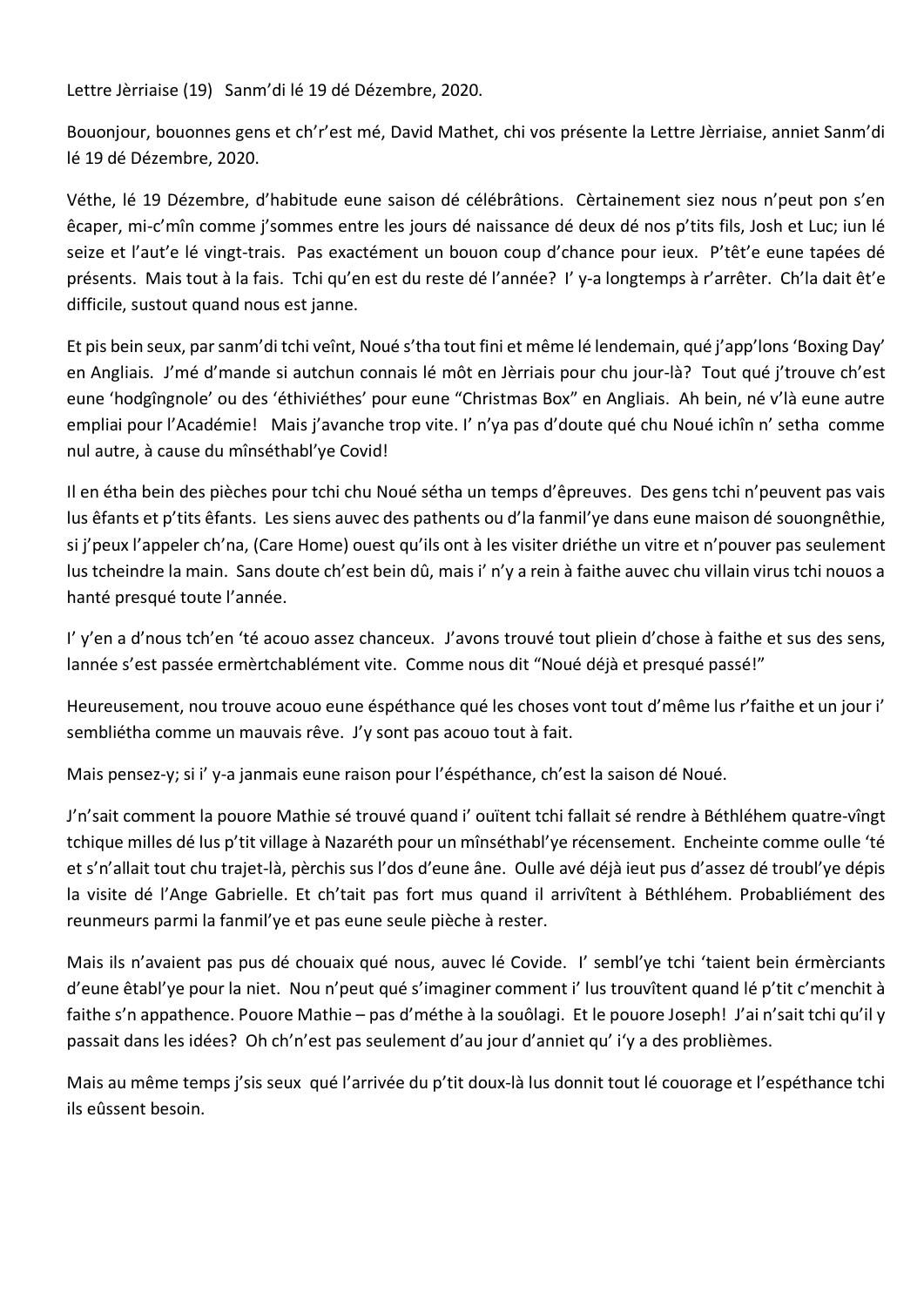Et , comme jé sachions si bein, ch't en 'té pas là la fîn. Les bèrgers arrivîtent à lé louangi et pus tard des Mâges dé l'Êste vîntent à sivre lus êtaile, et à l'y offrit lus présents dé grandes sîngnificâtion. Ils avaient acouo bein des choses à enduther, mais sans doutes ch'tait lé miracl'ye tchi s'été passé tchi lus rêcaûfé lé tchoeu.

Et deux milles années pus tard, n'est che pon la même chose pour nous. J'ayons tous ieu eune année dé diffitchultées pièthes ou pas si pièthes. Mais comme est deux dé Béthléhem, Noué érvînt et nous donnes à tous eune éspéthance profonde et un nouvieau couothage. Comme lé vièr poéme nos dit: Malgrê tout, "les Cieux s'baissent à touchi la Tèrre, la Terre s'enlève ès Cieux"

Lé Bouan Dgieu et l'Humannité sé réunissent- au mains pour un instant. Jé n'sait si j'pouvions prêsérver la Paix et les Bénédictions de la saison pour toute l'anée. Tchi-qu' vous criyez?

Eh bein n'en v'là assez pour anniet. J'vos souaite à tous un raide bouon Noué et toutes bouonnes chances pour l'année tchi veint. À bi pour achteu.

David Mathet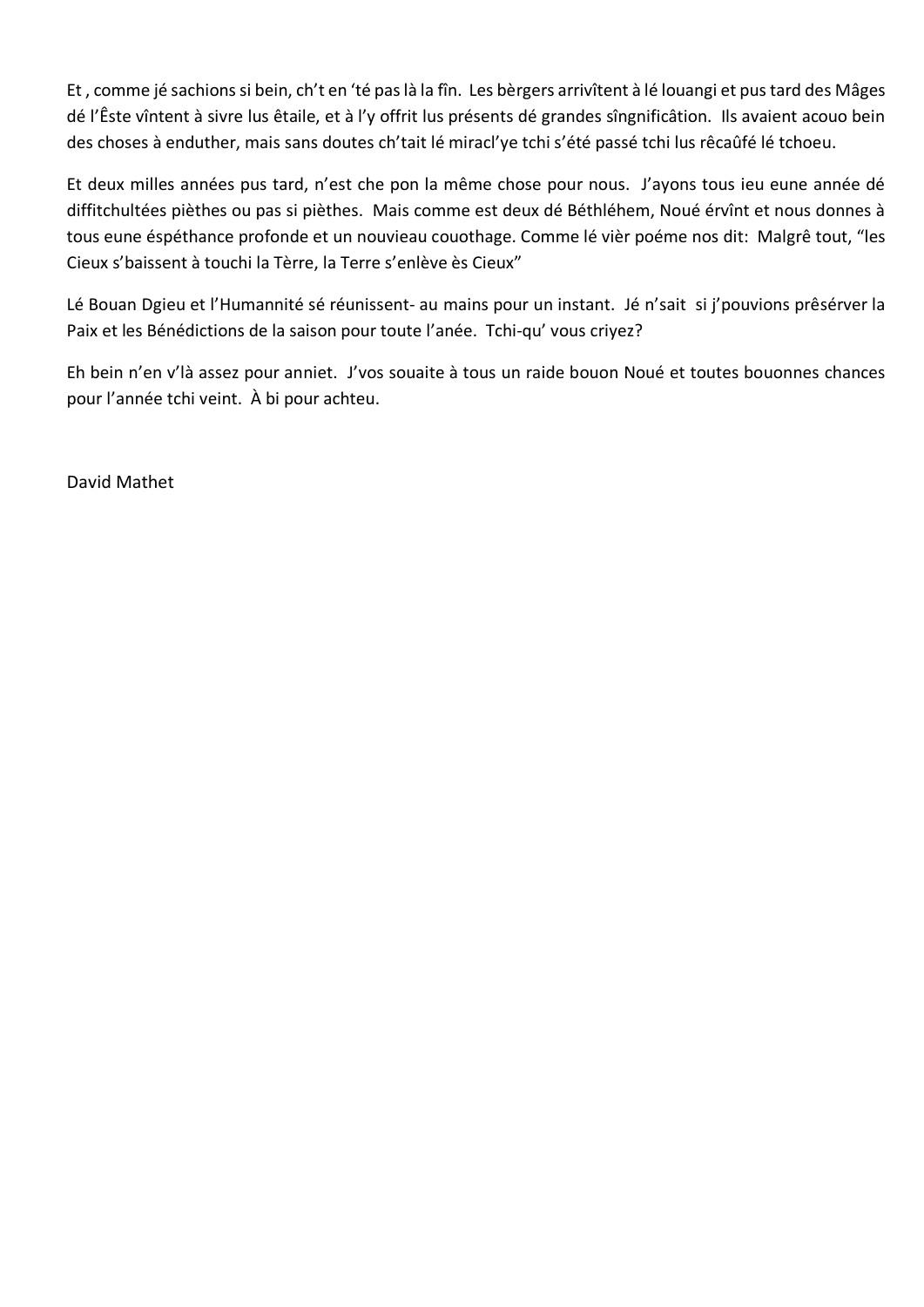Lettre Jèrriaise (19) Saturday 19<sup>th</sup> December, 2020.

Good morning everyone. Once more it's me David Marett, presenting the Lettre Jèrriaise today the 19<sup>th</sup> December 2020.

Yes, the 19<sup>th</sup> December, usually a season of celebrations. Certainly, for us at home we can't escape in, half way as we are between the birthdays of two of our grandsons, Josh and Luke; one on the 16<sup>th</sup> and the other on the 23<sup>rd</sup>. Not exactly a stroke of luck for them. Perhaps a load of presents. But all at once! What about the rest of the year. It's a long wait till the next time. It must be hard, especially when you are very young.

And of course, by next Saturday, Christmas will be over and the next day, Boxing day too. I onder if anyone can tell me the Jèrriais for Boxing Day. I have only found the words for a Christmas Box in the dictionary. Perhaps another challenge for the "Académie"! But I'm going ahead of myself. There is no doubt that this Christmas will be unique, in the grip of the dreaded Covid!

There will be many for whom this Christmas will be a very trying occasion. People who cannot get together with their children and grand-children. Others with parents and family in Care Homes where, if they are lucky, they have to visit them behind a pane of glass; not even able to hold their hand. Doubtless it is tough, but nothing can be done about it with this villainous virus that has haunted us for almost a year.

Some of us have been comparatively luck. We have had plenty to do and in some ways the year has sped by remarkably quickly. As I say, Christmas already and almost gone!

Happily, we can still find hope that things will nevertheless get better and one day it will seem like a bad dream. We are not quite there yet.

But think about it; if there is ever a reason to be hopeful it is in the Christmas season.

I wonder how poor Mary felt when she heard that they had to go all the way to Bethlehem, some eighty miles from their little village of Nazareth for a wretched census. Pregnant as she was and having to make such a journey on the back of a donkey. She had already had enough to put up with since the Angel Gabriel's visit. And it wasn't much better when they arrived in Bethlehem. Rumours of her state had probably already circulated round the family down there and, now, nowhere to stay!

But they had no more choice about it than we have had with Covid. It seems they were delighted to take up the offer of a cowshed for the night. We can only imagine how they felt when the baby started coming in the middle of the night. Poor Mary with no mother there to comfort and help her. And poor Joseph! I wonder what was going through his mind? Oh, it's not only from today that there are problems

But at the same time, I'm sure the safe arrival of that dear little one gave them all the courage and hope they needed.